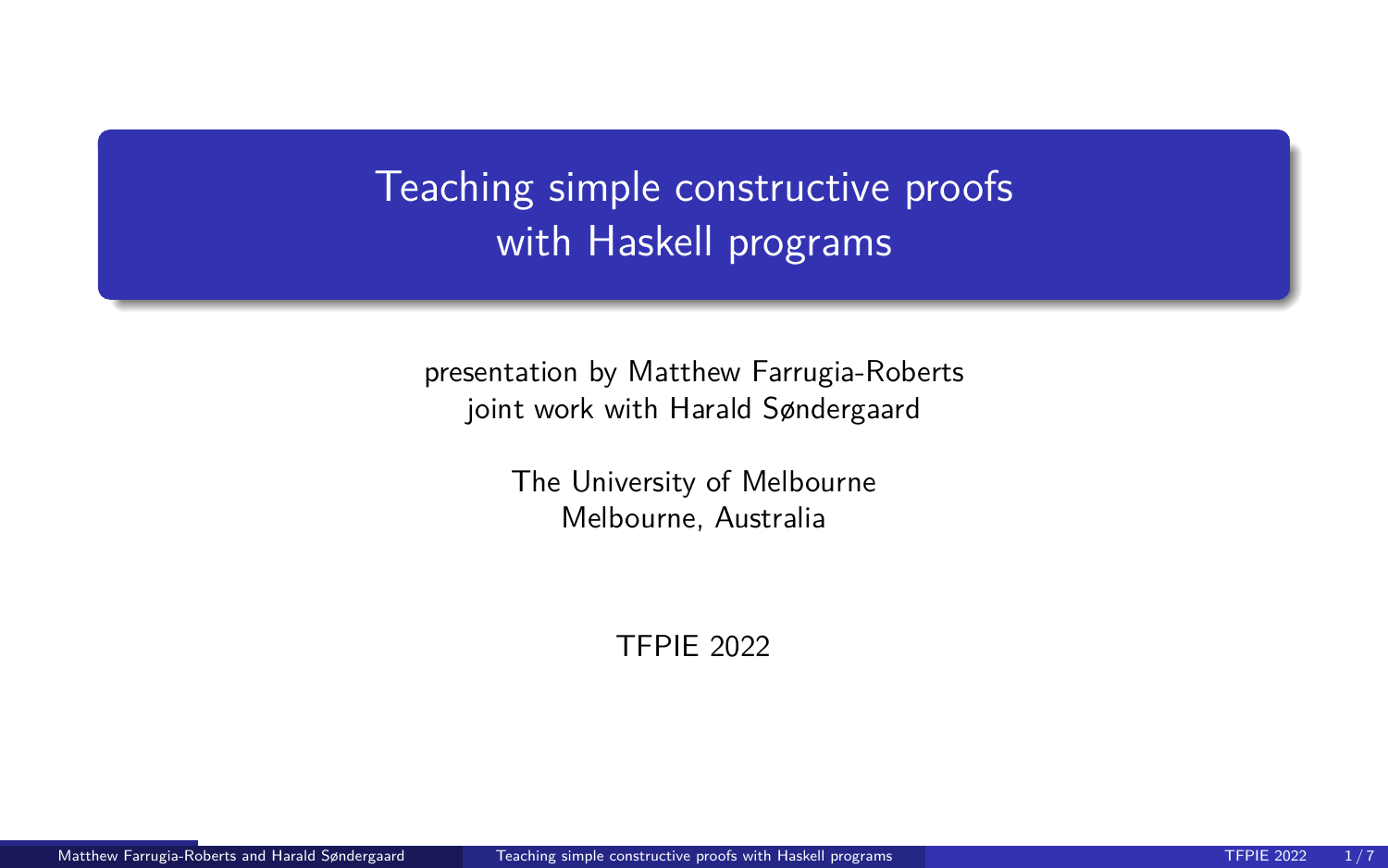Introduction to logic, discrete math, formal languages, and computability.

Students:

- Over 500 students (2021 semester)
- Mostly computer science and software engineering students
- Programming background (Python, C, Java, some students Haskell)
- Diverse mathematics backgrounds

Idea: Leverage programming background as a bridge to the maths concepts. . .

| Week           | Topic                                                                        |                                                                                | Haskell exercises for<br>learning and assessment                                                                                                     |
|----------------|------------------------------------------------------------------------------|--------------------------------------------------------------------------------|------------------------------------------------------------------------------------------------------------------------------------------------------|
| 1              | Introduction                                                                 | Introduction to                                                                |                                                                                                                                                      |
| $\overline{2}$ | Logic<br>(propositional and<br>predicate logic,<br>resolution<br>algorithms) | Haskell basics<br>(functions,<br>recursion, lists,<br>algebraic data<br>types) |                                                                                                                                                      |
| 3              |                                                                              |                                                                                |                                                                                                                                                      |
| 4              |                                                                              |                                                                                | Worksheets: 6%<br>(four fortnightly<br>formative tasks on<br>algorithms for<br>propositional<br>logic, regular<br>languages, and<br>formal grammars) |
| 5              |                                                                              | Assign. 1: 12%<br>(mathematical<br>and algorithmic<br>logic challenges)        |                                                                                                                                                      |
| 6              | Discrete maths<br>(sets, functions,<br>relations)                            |                                                                                |                                                                                                                                                      |
| 7              |                                                                              |                                                                                |                                                                                                                                                      |
| 8              | Formal languages                                                             | Assign. 2: 12%                                                                 |                                                                                                                                                      |
| 9              | (DFAs, NFAs, reg.<br>expressions, CFGs,                                      | (challenges in<br>discrete maths                                               |                                                                                                                                                      |
| 10             | PDAs, Turing<br>machines)                                                    | and formal<br>languages)                                                       |                                                                                                                                                      |
| 11             |                                                                              |                                                                                |                                                                                                                                                      |
| 12             | Computability                                                                |                                                                                |                                                                                                                                                      |
| Exams          |                                                                              | Exam: 70%                                                                      |                                                                                                                                                      |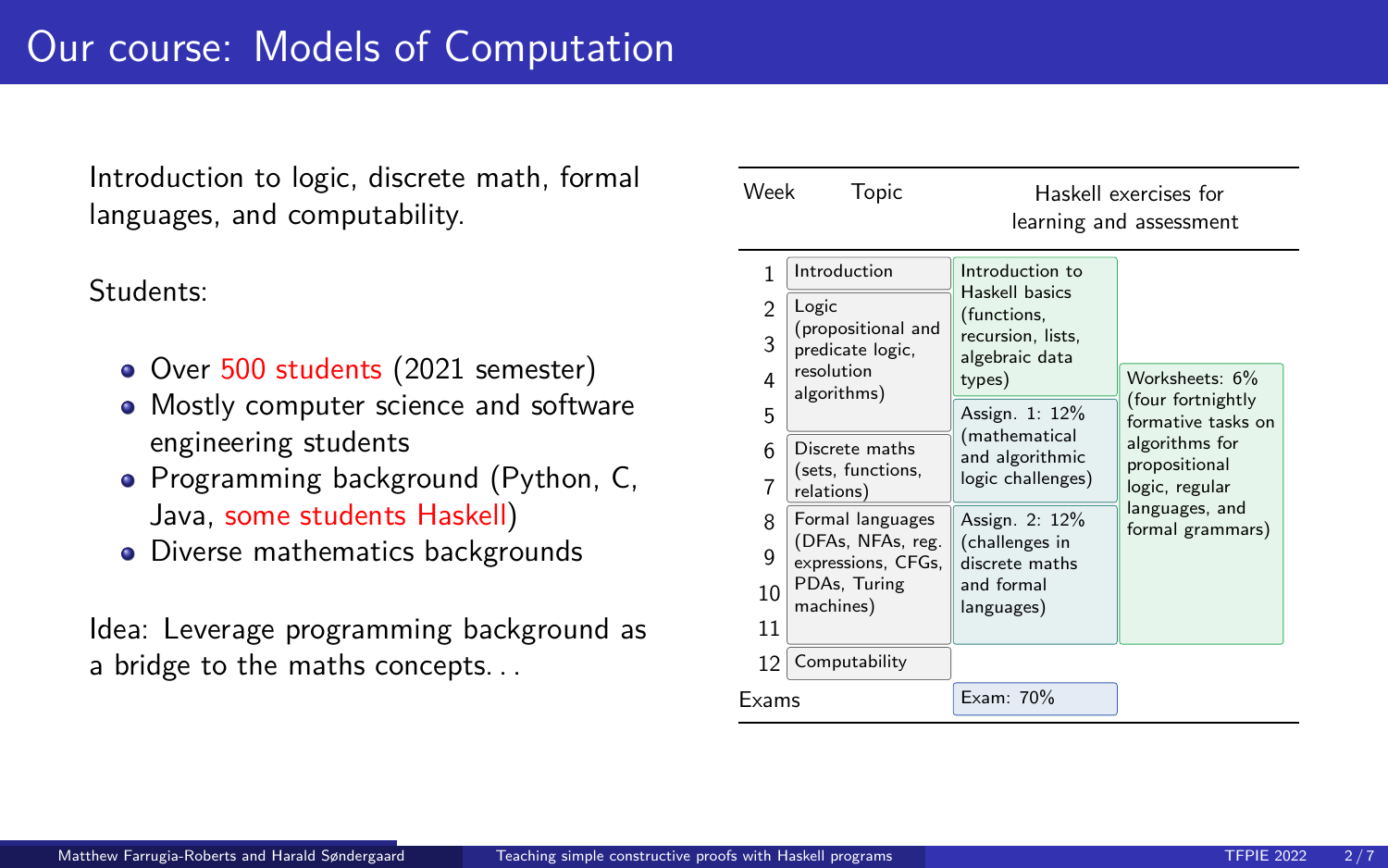# Programming to learn

**Grok Academy** (web-based programming learning tool) + custom Haskell exercises

- **Description:** traditional logic/TCS exercise (e.g. convert NFA to DFA)
- **Scaffolding:** Haskell type represents formal object (e.g. DFA as 5-tuple)
- **Tests:** custom analysis algorithms (e.g. DFA equivalent to solution)



Many exercises can be framed as instance exercises (define some structured object; integer, formula, DFA, etc.), others as implementation exercises (define a function).

Matthew Farrugia-Roberts and Harald Søndergaard [Teaching simple constructive proofs with Haskell programs](#page-0-0) TEPIE 2022 3/7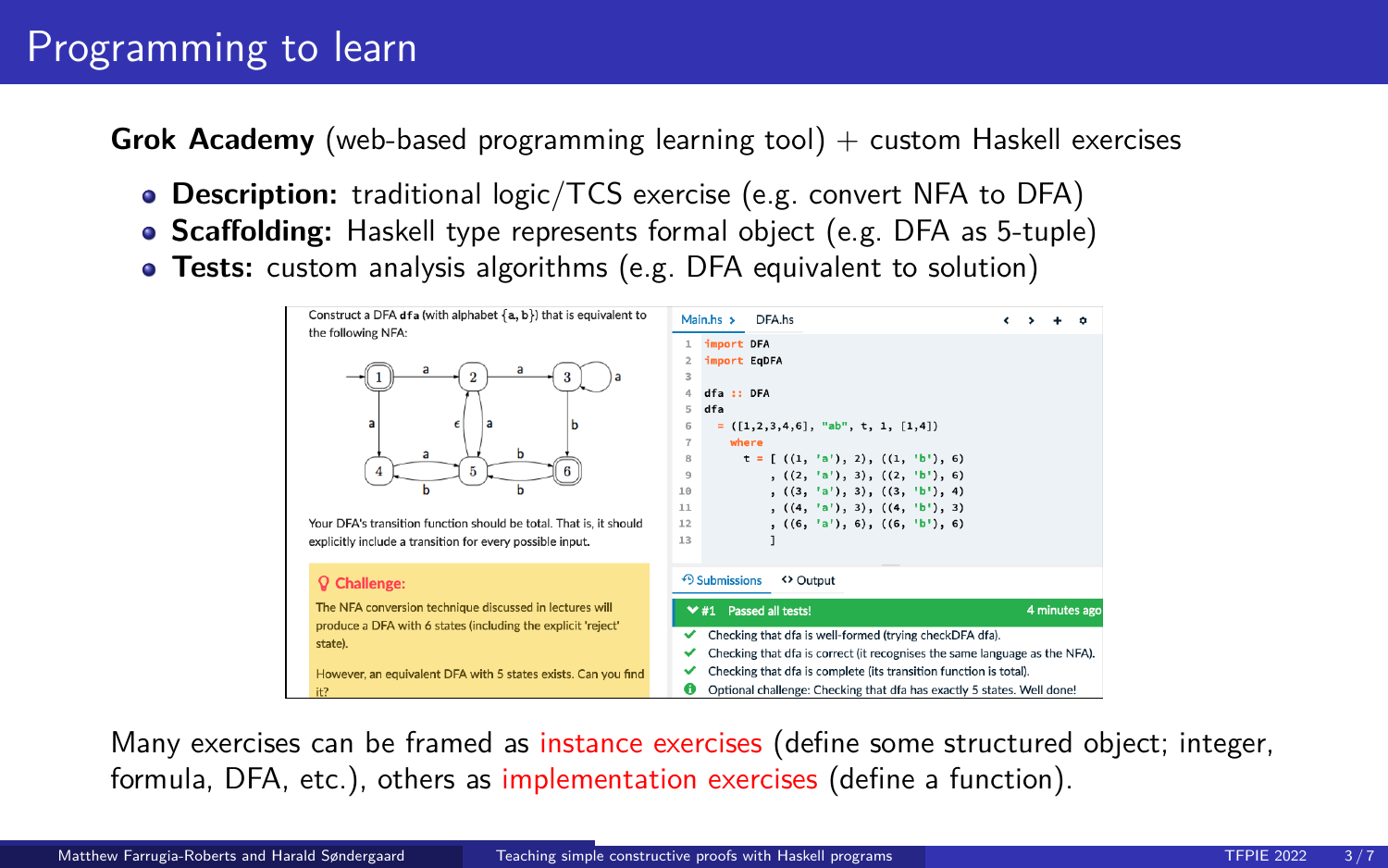We don't want to sacrifice proof exercises (make a formal argument to establish a proposition).

- Proof exercises are effective for testing deep understanding.
- Proof techniques may be considered an important learning goal in their own right.

We found that many of the proofs focus on a simple "constructive algorithm", so we use that for an implementation exercise:

- Students implement the constructive algorithm as a Haskell function.
- This requires the same deep (detailed) understanding of how to analyse and construct formal objects.
- No justification of construction's correctness.
- We can provide an alternative 'check' through automated testing.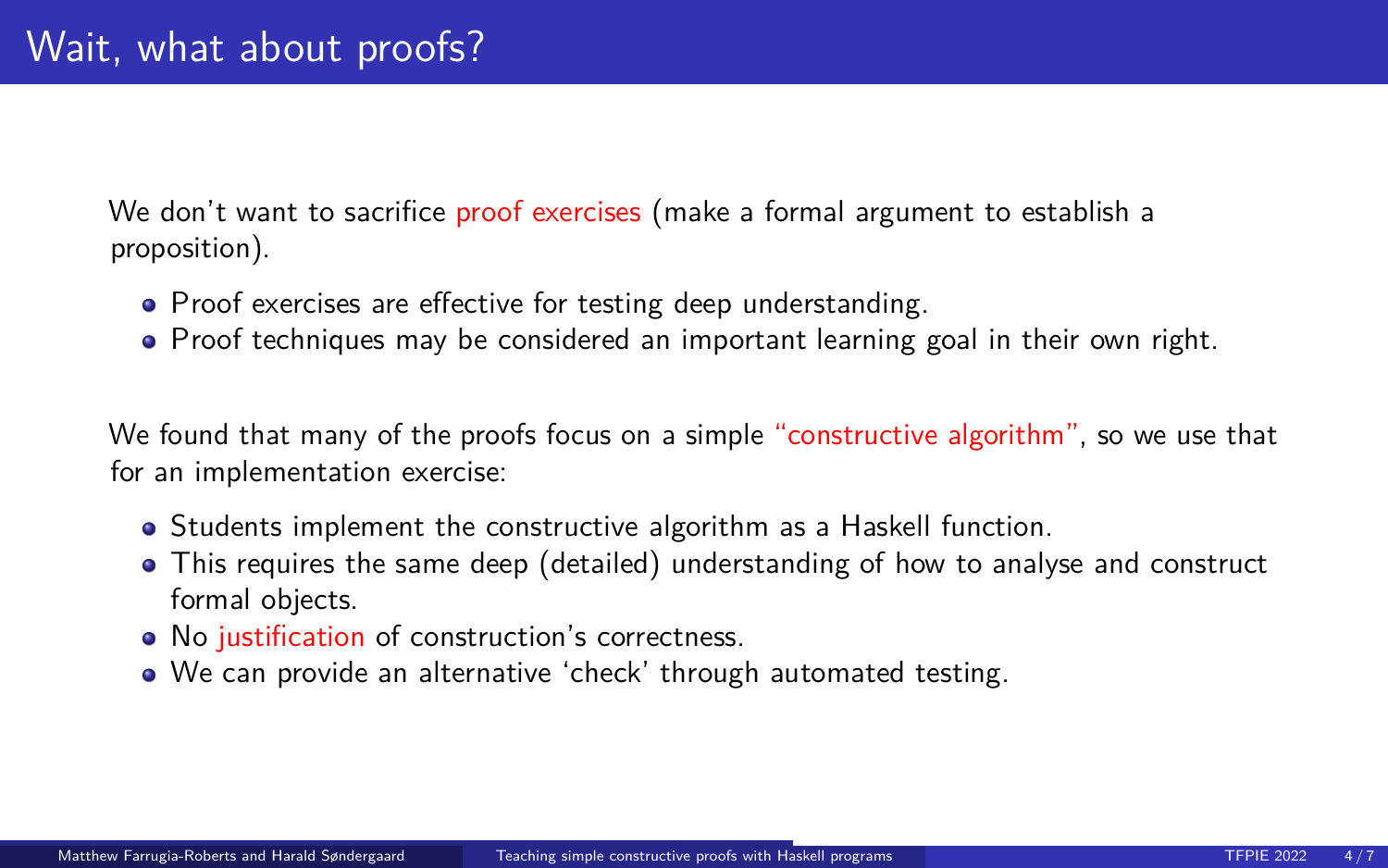# Example proof (construction) exercise

**Exercise:** Consider the singleton alphabet  $\Sigma = \{a\}$ . Given a positive natural number d, we can define a language of strings on  $\Sigma$ :

$$
M_d = \left\{ \begin{array}{c} a^n \mid n \ge 0, \; n \text{ is a multiple of } d \end{array} \right\}.
$$

Prove that all languages of this form are regular: Write a function *m :: Int -> DFA* so that '*m* d' returns a DFA recognising  $M_d$  (for  $d > 0$ ).

```
Haskell representation of DFAs:
type DFA = ( [Int] -- states
          , [Char] -- alphabet
m d = (qs, "a", ts, 0, [0])
          , [((Int, Char), Int)]
where
             -- transition relation
qs = [0..d-1]
          , Int -- start state
ts = [ ((i, 'a'), (i+1) `mod` d)
          , [Int] -- accept states
          )
                                     Haskell construction answer:
                           m :: Int \rightarrow DFA| i <- qs
                                             ]
```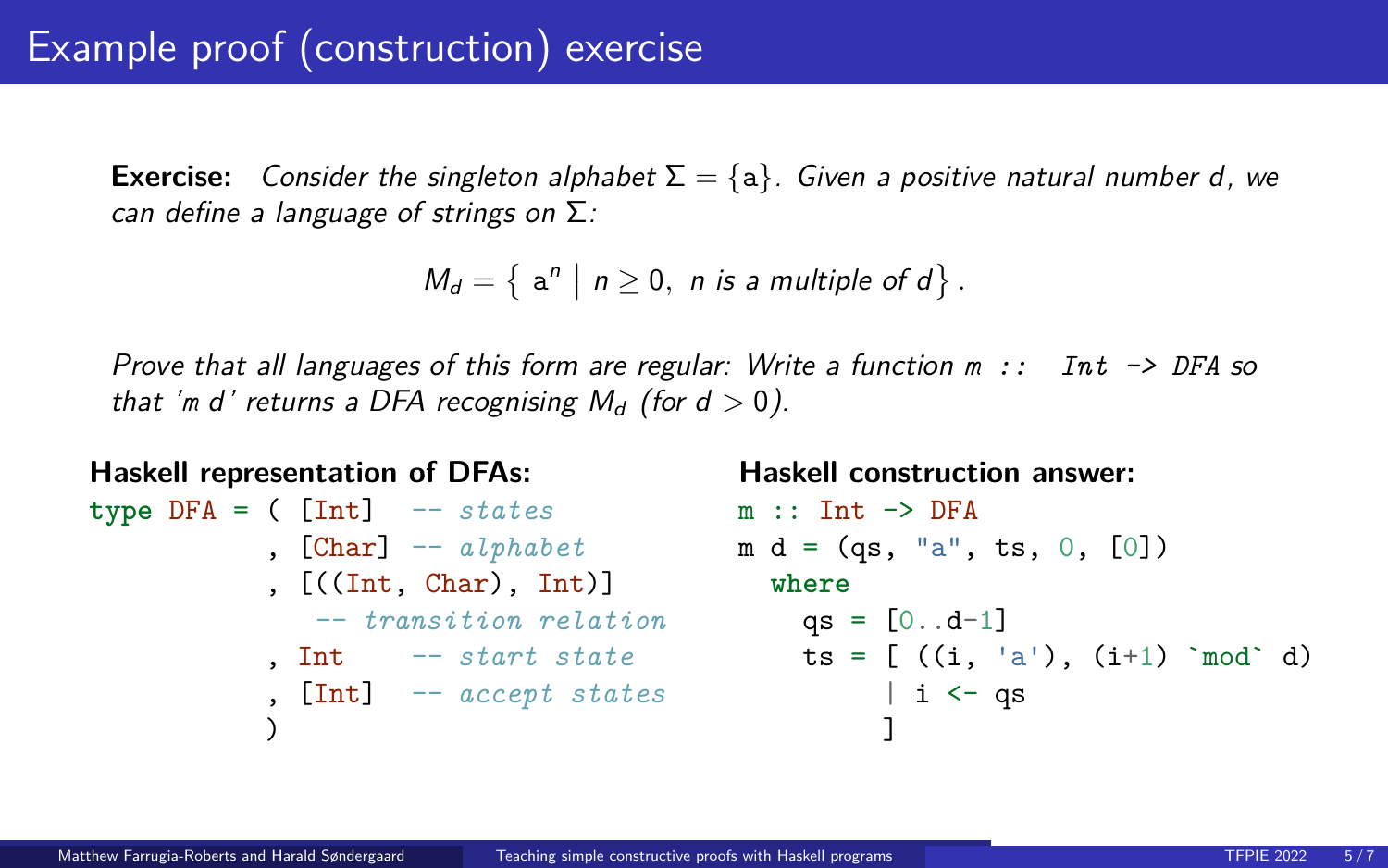Students are gaining 'hands-on' experience with formal objects and constructions, sometimes with rapid test-based feedback.

Haskell syntax really shines in some examples—very close to mathematical formalism.

If students are more comfortable with programming than with mathematics, we think coding with objects can help.

But constructions are not complete proofs (missing formal justifications). Consider, say, proof assistants?

On the other hand, sometimes the syntax lets some unnecessary details get in the way.

Our students are not fluent with Haskell. New paradigm adds significant overhead. Consider other languages?

An important direction for future work is evaluation, especially from the student perspective.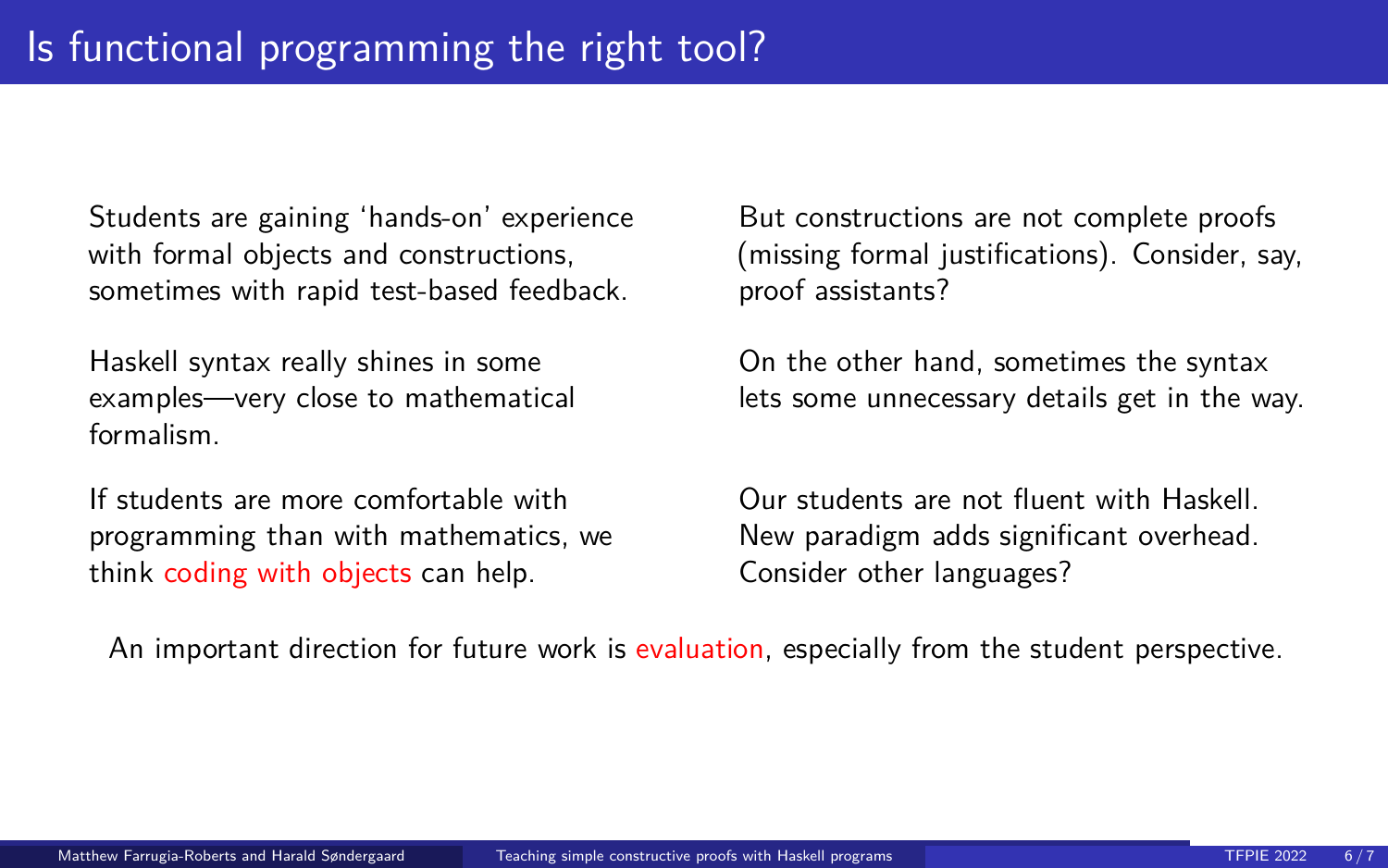### **Any questions?**

#### **More information:**

- M. Farrugia-Roberts and H. Søndergaard, "Teaching simple constructive proofs with Haskell programs", extended abstract at TFPIE 2022, full paper in preparation.
- M. Farrugia-Roberts, B. Jeffries, and H. Søndergaard, "Programming to learn: Logic and computation from a programming perspective", ITiCSE 2022, to appear.

Grok Academy website: [grokacademy.org/universities/](https://grokacademy.org/universities/)

Models of Computation course details: [handbook.unimelb.edu.au/subjects/comp30026](https://handbook.unimelb.edu.au/subjects/comp30026)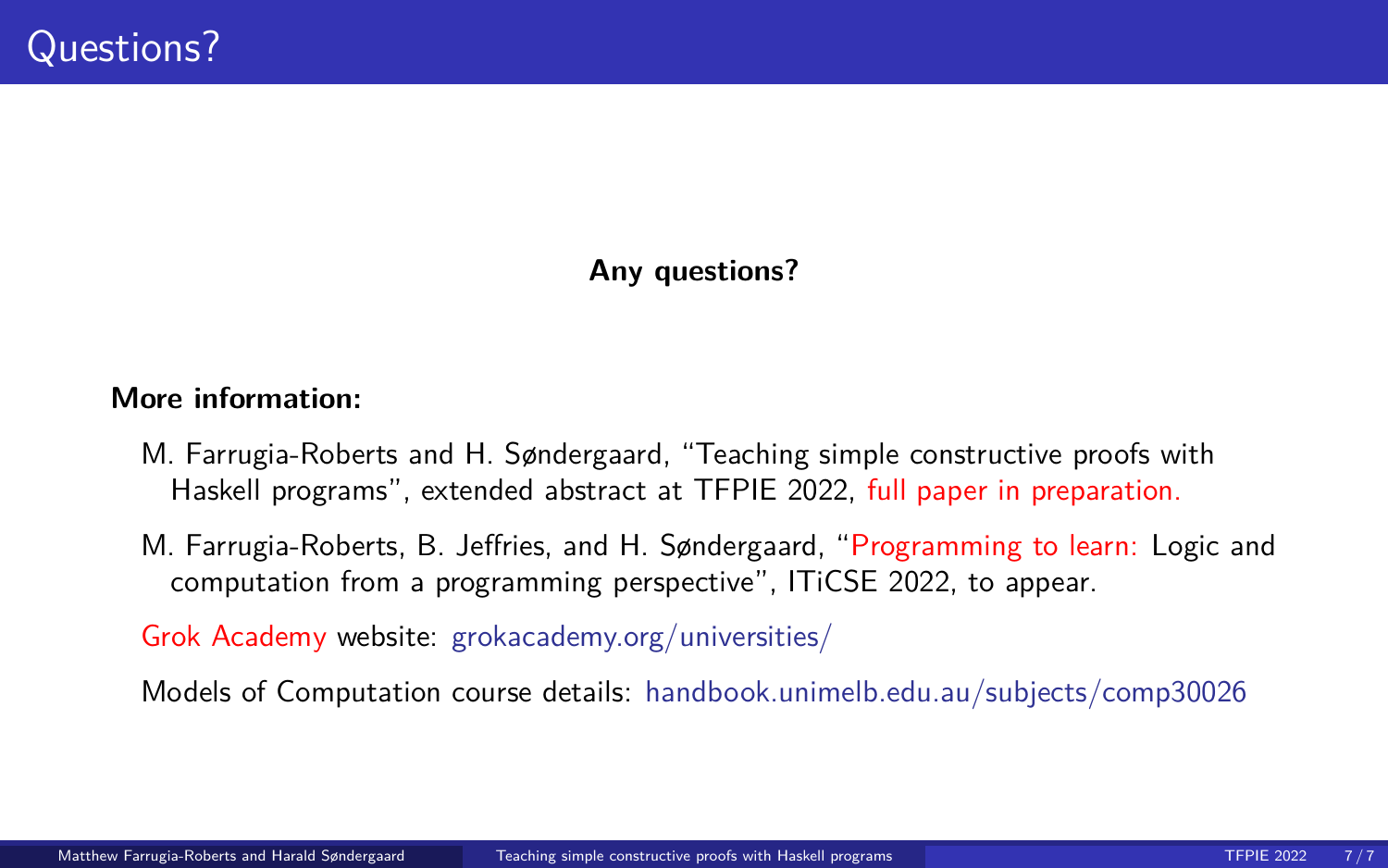**Exercise:** Prove that the set of connectives  $\{\Rightarrow, \neg\}$  is functionally complete: Write a function *tr :: Exp -> Exp* that translates arbitrary propositional logic formulas into equivalent formulas using no other connectives.

#### **Haskell representation** of

propositional logic expressions**: data** Exp

- $=$  VAR Char
- = NOT Exp
- = AND Exp Exp
- = OR Exp Exp
- = IMPL Exp Exp
- = BIIM Exp Exp
- = XOR Exp Exp

#### **Haskell construction answer:**

| $\operatorname{tr}$ :: Exp -> Exp |                                                                                           |  |
|-----------------------------------|-------------------------------------------------------------------------------------------|--|
| $tr$ (VAR x) = VAR x              |                                                                                           |  |
|                                   | $tr(MOT e) = NOT (tr e)$                                                                  |  |
|                                   | $tr$ (IMPL e f) = IMPL ( $tr$ e) ( $tr$ f)                                                |  |
|                                   | $\text{tr (AND e f)} = \text{NOT} (\text{IMPL} (\text{tr e}) (\text{NOT} (\text{tr f})))$ |  |
|                                   | $tr (OR e f) = IMPL (NOT (tr e)) (tr f)$                                                  |  |
|                                   | $tr$ (BIIM e f) = $tr$ (AND (IMPL e f) (IMPL f e))                                        |  |
|                                   | $tr (XOR e f) = NOT (tr (BIIM e f))$                                                      |  |
|                                   |                                                                                           |  |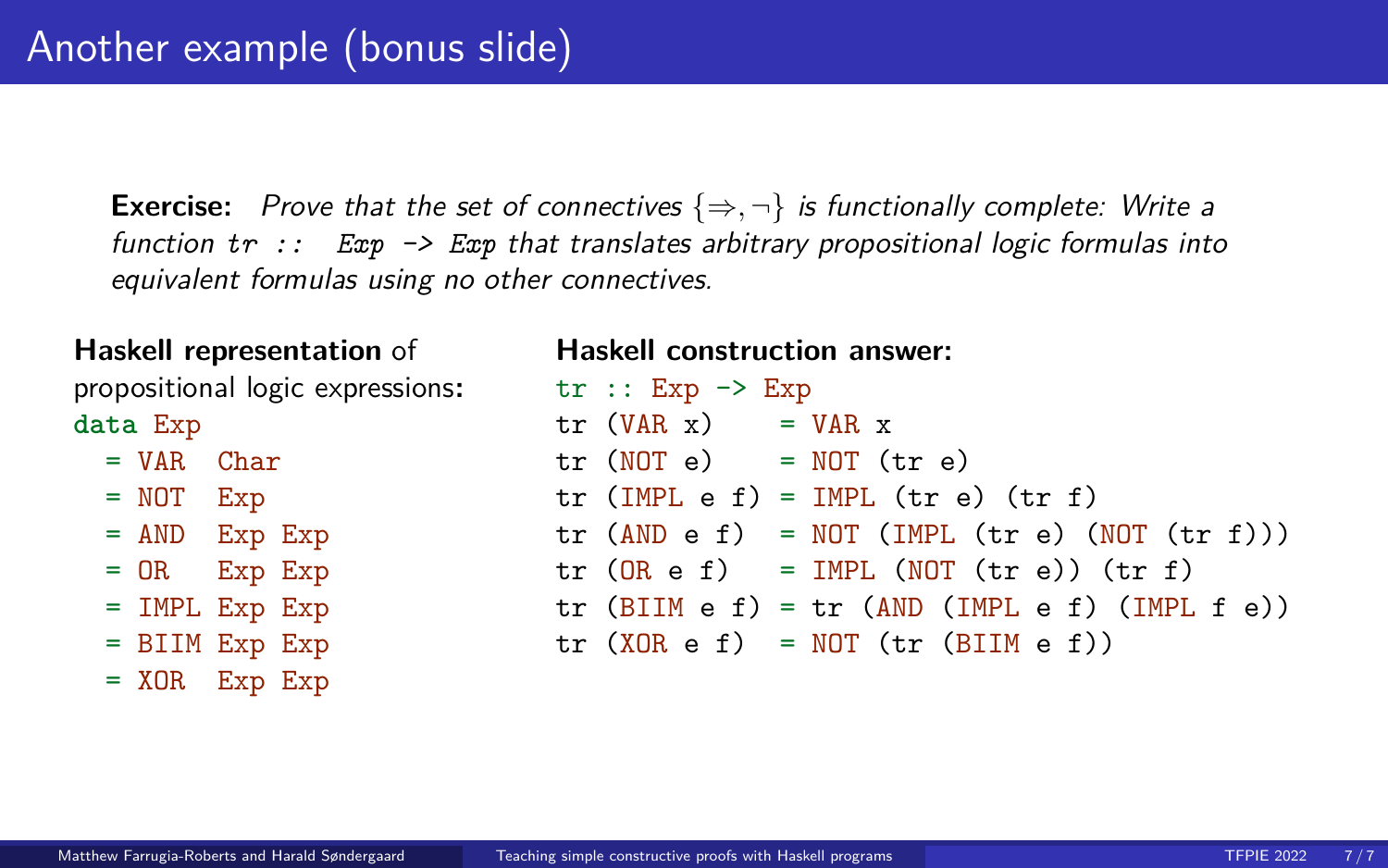As digital exercises, constructive proof programs are amenable to marking automation.

Our marking work-flow for these questions may look something like this:

- Check that the students function compiles. If not, forgive minor typos, or assess irredeemable functions manually for partial credit.
- If it compiles, run the function on a sample of test inputs.
- A pre-prepared analysis script verifies properties of the outputs.
- If the function passes a large number of tests, consider it correct, and award full marks.
- If the function fails some tests, cluster it with other functions that have the same test behaviour.
- For each cluster, review the behaviour and (optional) the source of each function, and assess manually for partial credit.

We also provide selective, low-level feedback to students during assessment.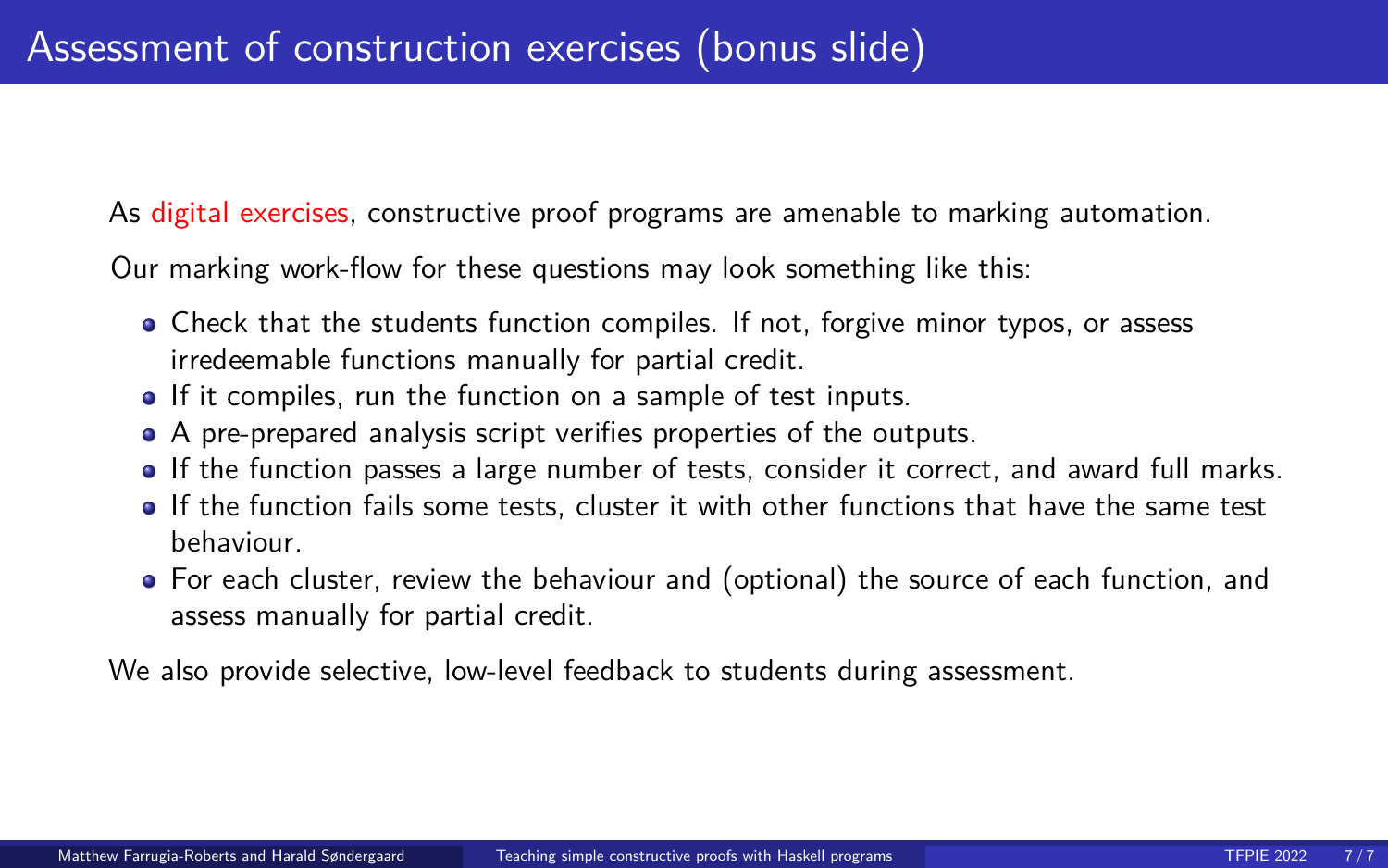Our broader approach has been to use Haskell as a medium for all kinds of exercises.

For example we find that many pen and paper exercises can be programmified into tasks where students use Haskell as an embedded DSL to specify their answer.

We have reflected upon the benefits and costs of this approach in a paper (to appear, ITiCSE 2022):

### Logistic benefits

- Rich digital exercise format
- Rapid exercise type development
- Unified interface across topics

Pedagogical benefits

- Rapid formative feedback
- 'Hands-on' engagement
- **•** Student empowerment

We have identified similar barriers to those discussed above.

Once again an important direction for future work is evaluation.